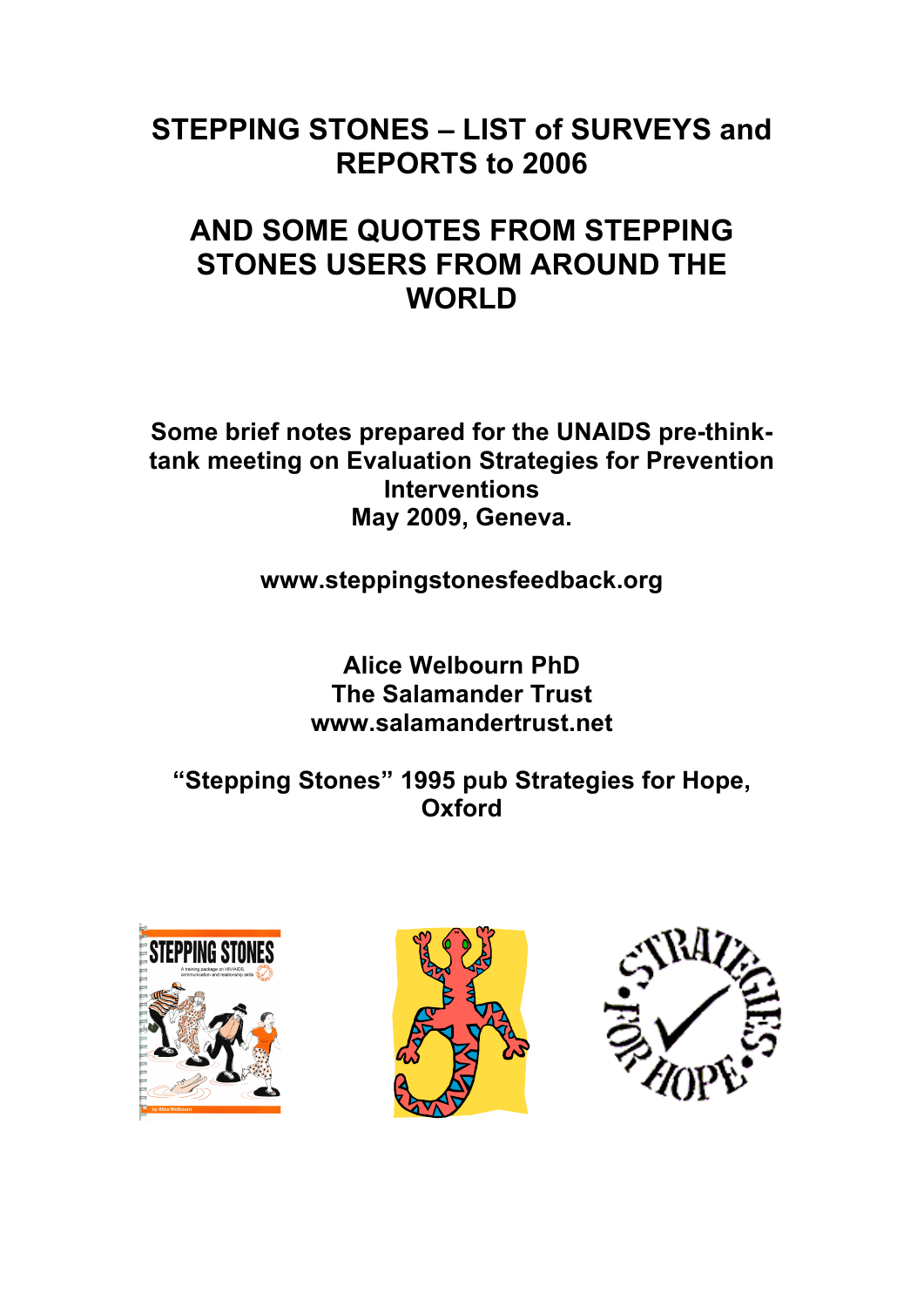# **STEPPING STONES – LIST of SURVEYS and REPORTS to 2006**

**This is an extract from: "Evaluating Stepping Stones" by Dr Tina Wallace, commissioned by ActionAid International** 2006

It can be accessed in full on www.steppingstonesfeedback.org

### **Appendix 2**

#### **Documents consulted**

#### **A. Evaluations documented for SS and who undertook them**

Nov 1977 SS TAP, feedback from users Andrea Cornwall, IDS,Sussex and SS trainer, for Stepping Stones TAP. 691 users contacted

1998 Participatory review of SS in Tanzania SS TAP staff and 16 SS users (NGOs)

1998 Participatory review of SS in Uganda SS TAP organised a participatory review of users at different levels

1999 SS: pilot programme evaluation. Zambezia, AA Mozambique, SCF UK, UNICEF Mozambique

2000 Review and evaluation of the SS participatory HIV I.Moyo, L. Malamane, M.Kesby (independent education project run by Umzingware Aids Network consultant from University of Fife), I. Tarengwa, in Irisvale resettlement Area, Zimbabwe E Chtoni. Funded by ActionAid and Umzingware

2000 A proposed article for DIP, Oxfam: SS- a P. Bhattacharjee, India. participatory tool to integrate gender into HIV/AIDS work

2000 Adaptation workshop on SS ActionAid India, facilitated by P. **Bhattacharjee** 

2001 Results from Irisvale, Zimbabwe M.Kesby et al

2001 SS life skills and sexual well-being, a desk based Gill Gordon and Alice Welbourn (author of SS). Funded review: an examination of this training package, by USAID and IGWG highlighting male involvement

2001 Kisumu workshop on SS Chris Ouma and Joyce Waititu, AA Kenya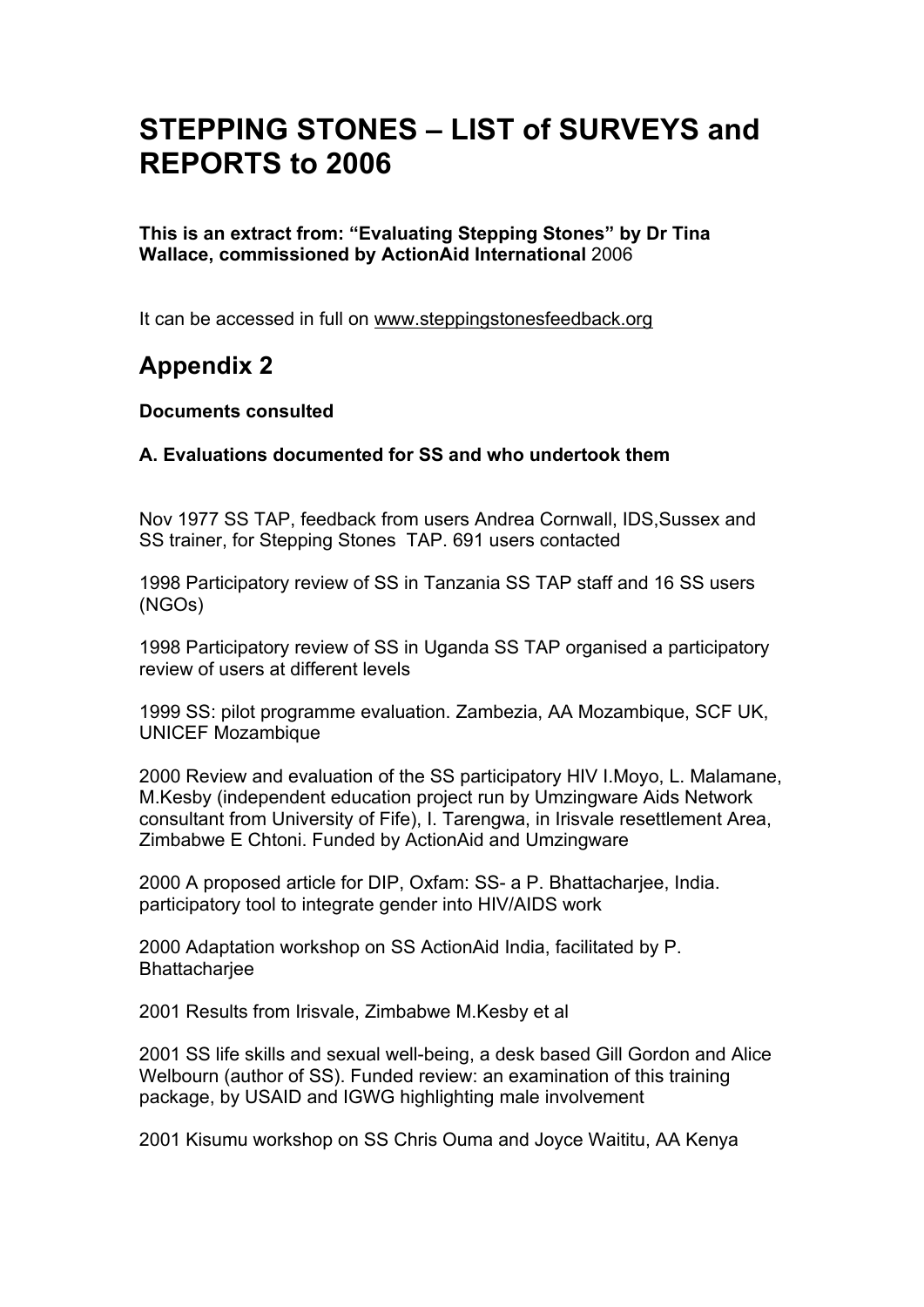2001 Experiences with Stepping Stones in the Volta region, Tuen Bousema, Stichting Katholieke Noden (Holland) Ghana in collaboration with AA Ghana

2002 Review in Kenya, AA, done by staff from other Still trying to track this one down EA countries

2002 Before we were sleeping, now we are awake: MRC in the Gambia, LSHTM, National Aids Secretariat preliminary evaluation of SS sexual health programme in Matthew Shaw also wrote about this experience in the Gambia in "Realizing Rights"

2002 Review of Kivuko, the Swahili version of SS AA Tanzania, Baron Oron, freelance consultant from Uganda

2002 Voice from the field, quarterly newsletters on SS Estamos, Mozambique

2003 Responding to HIV and AIDS: Tanzania ACORD, HASAP, Tanzania.

2003 Promotion of SS methodology in AIDS related Family AIDS Caring Trust, Zimbabwe, for SIPAA, behaviour change communication in southern AFRICA ActionAid International

2003 Institutional visit (monitoring) FACT visit to 4 southern African countries and key implementing partners

? Gender, sex and HIV: preliminary results of SS work ACORD, Angela H. currently underway in Angola, Tanzania, Uganda

2003 6 month report: progress report Report to American Jewish World Service, from Pro-link, Ghana

2003 Education and HIV/AIDS: a sourcebook of HIV/AIDS Alexandria Valerio and Don Bundy for World Bank/BRD prevention programmes

2003 Increasing men's involvement in reproductive health: Sundari Ravindran, WCHP, Public Health Department experiences of Women Centred Health Project of Municipal Corporation of Greater Mumbai, Society (WCHP), Mumbai. for Health Alternatives and Royal Tropical Institute, KIT, Holland

2004 Evaluation of the SS training for HIV/AIDS prevention Prescilla Latinga, for AAI Malawi among primary school teachers

2004 Comic relief; application to Africa grants programme ACORD in Tanzania, Angola and Uganda.on integrating gender into community based HIV and AIDS responses

2004 SS review, Zambia W. Bowa, CHEP

2004 Samvaad: Report of the National Sharing Workshop ActionAid India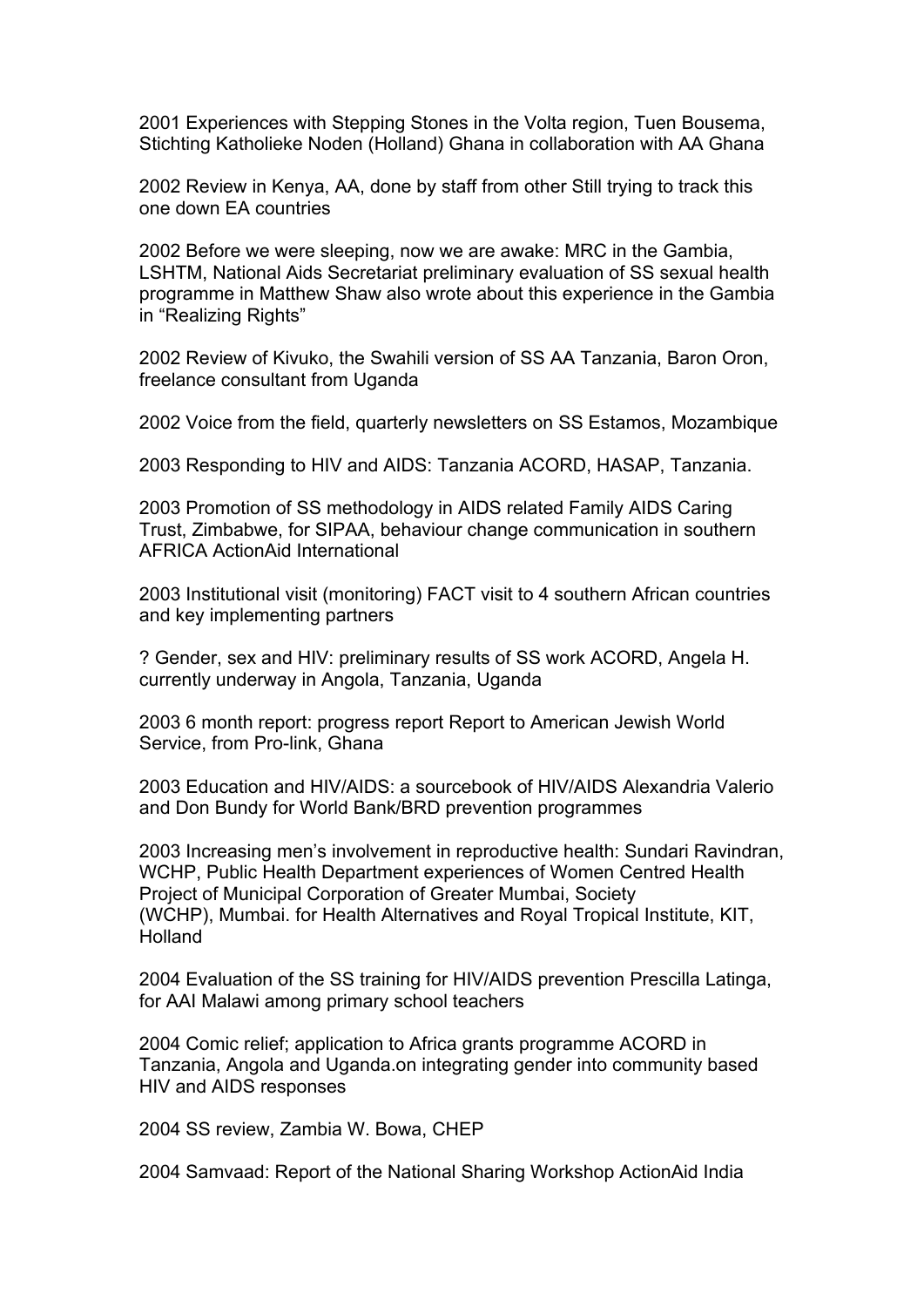on Stepping Stones

2005 SS final summary report to the Board, Zambia W. Bowa, CHEP

2005 Support to International Partnership against Aids Tina Wallace, funded by SIPAA. SS formed a small element in this 10 country review process in Africa: Overview report of participatory review

2005 Review of HIV/AIDS, Tanzania, newsletter ACORD/HASAP

2005 SS review report, Harar, Ethiopia; Monitoring and Both by P. Bhattacharjee and A. Costigan, for SCF UK evaluation framework for projects implementing Stepping Stones

2005 Review in the Gambia (not yet available) James Allen, Concern james.allen@concern-universal.org

2005 Overview on HIV/AIDS work globally Christian Aid, HIV Unit annual report

? Facilitation of SS for Women Centred Health Project, P. Bhatterjee facilitated TOT for WCHP, India Gujarat

2006 A cluster randomised controlled trial to determine the effectiveness of Stepping Stones in preventing HIV infections and promoting safer sexual behaviour amongst youth in the rural Eastern Cape, South Africa. Rachel Jewkes and a research team (Nduna M, Levin J, Jama N, Dunkle K, Khuzwayo N, Koss M, Puren A, Wood K, Duvvury N) from MRC,: Pretoria. Independent research study trial design, methods and baseline findings, Tropical Medicine and International Health

2006 The impact of Stepping Stones BCC package on the people of Buwenda Sub County, Uganda (a revisit to the SS pilot village in Uganda). Baron Oron, freelance consultant and member of EA Network of SS trainers, and original member of Uganda SS team in 1995.

#### **B. Other written resources**

1. Reviews of Strategies for Hope booklets, 1989-2000 undertaken for SFH by Tina Wallace and Jennifer Chapman, with a summary by Susan Holden. Summary of overall learning from SFH available on AAI website under the title 'Inform, inspire, encourage' by Tina Wallace

2. 9 country review reports carried out for the SIPAA review in 2005, for AAI regional office, Nairobi. These are summarised in an overview report by Tina Wallace, 2005, available from AAI.

3. SIPAA notes on meetings with FACT who carried out extensive preparatory work on Stepping Stones for the SIPAA project in 2003, although their work was not in the end funded under the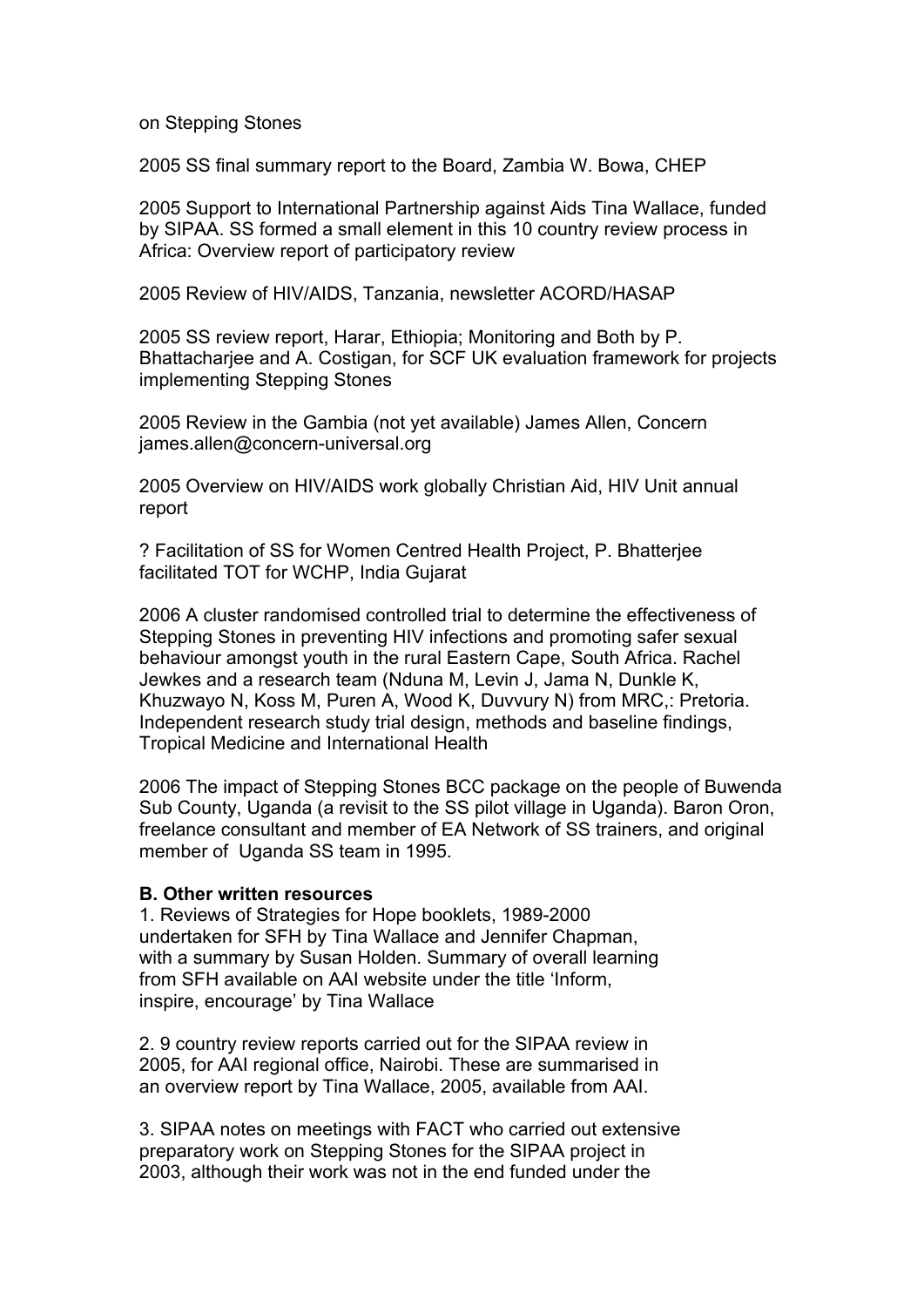DFID grant.

4. Mid term review by DFID consultants for SIPAA 2003. This is the document that queried the role of SS in the SIPAA project, which led to it being cut from the SIPAA programme and from DFID funding more widely.

5. STAR guidelines: AAI has combined SS with Reflect to form a new approach, called STAR, 2005

6. J. Pulerwitz (Population Council) and G.Barker for PROMUNDO, Measuring equitable gender norms for HIV/STI and violence prevention with young men: development of the GEM scale. (no date provided)

7. HIV/AIDS: the global tsunami – can participatory approaches stem the tide? Alice Welbourn, 2006, unpublished paper

8. Family Health International website: behaviour surveillance survey data (BSS) listed for several countries, from 1999 onwards, providing a baseline against which to measure behaviour change

9. VSO, 2004, HIV/AIDS and disability workshop in Namibia.

10. Mike Kesby, 'Re-theorising empowerment through participation as a performance in space: beyond a theory of tyranny to a transformative praxis' Development and Change (School of Geography, University of St Andrews, Fife, Scotland KY16 9AL mike.kesby@st-and.ac.uk)

11. Discussions with Christian Aid consultant/reviewer who is currently looking at HIV/AIDS prevention methodologies and evaluations within CA's work

12. Paxton S. (2002) The Impact of Utilizing HIV-Positive Speakers in AIDS Education. AIDS Education & Prevention 14(4): 282-94; Paxton S. (2002)The Paradox of Public HIV Disclosure. AIDS Care 14(4): 559-67 . Also

'Lifting the Burden of Secrecy - A Manual for HIV-Positive People Who Want to Speak Out in Public', available from www.gnpplus.net/regions/asiapac.html

13. Relevant books on evaluation including Chris Roche (1999), Impact assessment for development agencies: learning to value change. Oxford, Oxfam; Alan Thomas, Joanna Chataway and Marc Wuyts (1998), Finding out fast: investigative skills for policy and development. London, Sage and Open University; Basil Cracknell (2000), Evaluating development aid: issues problems and solutions. London, Sage.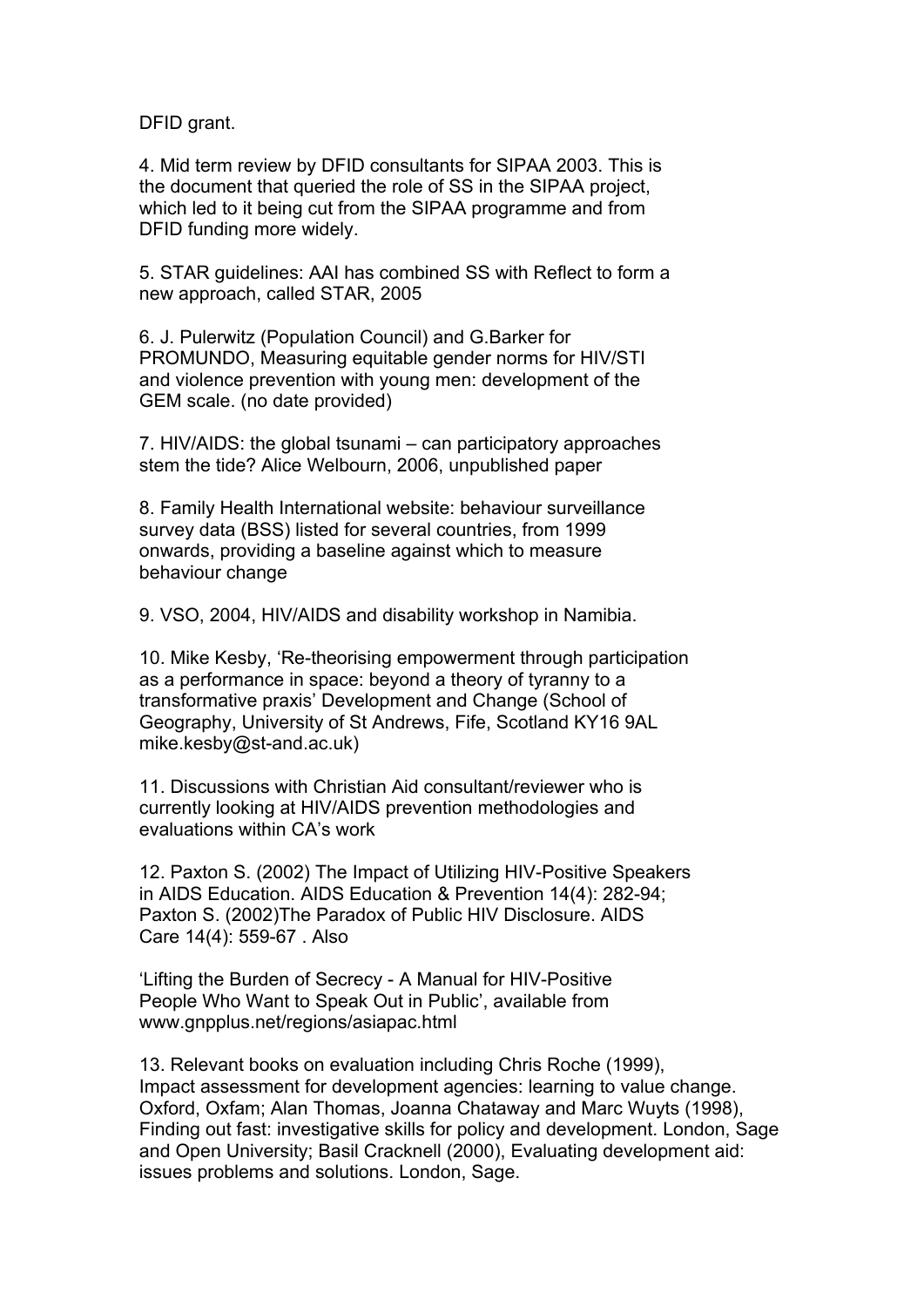# **SOME QUOTES FROM STEPPING STONES USERS FROM AROUND THE WORLD**

**This is an extract from: "Evaluating Stepping Stones" by Dr Tina Wallace, commissioned by ActionAid International** 2006

**"Evaluating Stepping Stones" can be acc** www.actionaid.org and

### **APPENDIX 3**

**Quotes on the power of SS: two examples of a wealth of similar feedback and comment**

#### **From Susan Amoaten, Regional HIV Adviser, Concern Worldwide, Maputo, Mozambique:**

ESTAMOS has found SS to be a strong behaviour change communication (BCC) tool. Men and women participated in separate groups weekly over a three month period but were brought together on occasions to discuss what they had been learning and discussing in their groups. Couples were encouraged to participate in SS at the same time. The impact on behaviour change, attitude change and communication between men and women has been remarkable. Sexually transmitted infections (STIs) have been reduced in the home, and greater open communication exists between couples about condom usage. In addition, one of the most positive impacts according to couples is greater marital harmony in the home and shared financial management. Many men stated that in the past they thought 'their wives were nothing," but they came to realise that she is a person who can contribute her ideas, and manage money. So this is one initiative that is tackling the issue of Women and HIV but by bringing men and women along together instead of separately.'

In Angola our HIV adviser, Thomas Damaso, adapted Stepping Stones to help raise the level of knowledge of HIV issues from a broad perspective with staff who have little HIV background. We have found Stepping stones invaluable as a method of raising HIV issues in a way that is non-threatening, non-judgemental and helps address issues of power and stigma at the same time.

#### **From Dr. Ninfa Leon Jimenez, National Council of Women, Quito, Ecuador, after an introductory workshop to develop Paso a Paso, a Latin American version of SS:**

I would like to share with you the learning that the workshop Paso a Paso left to me, since I think that it has been one of the most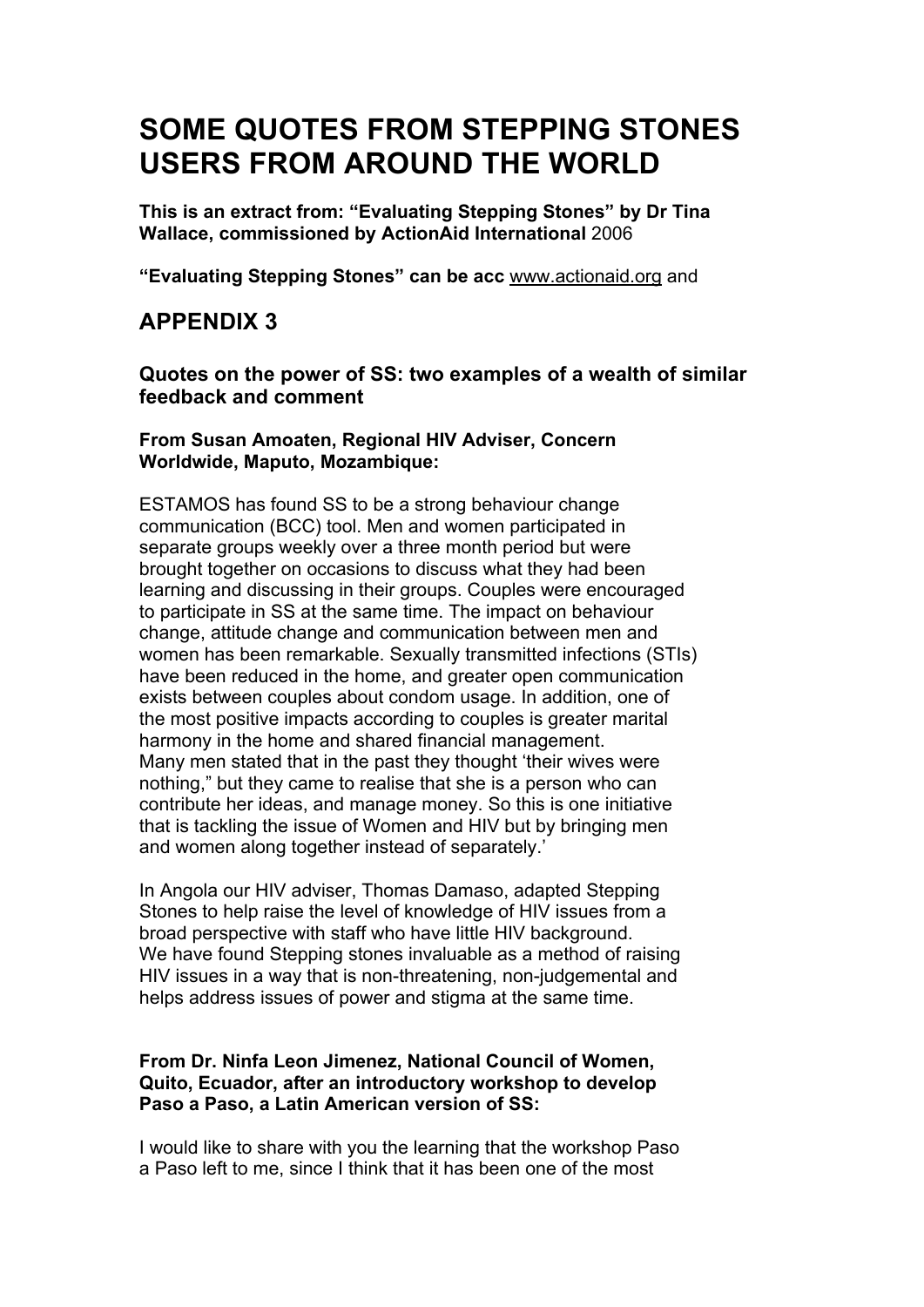interesting experiences I have ever had.

During the three days of the workshop I felt really involved with the other members of my group and with myself in a very deep dimension. It was not a rational but an emotional and spiritual involvement that changed my perception about me and my life in different ways. First, as a woman, I felt more confident with myself, a feeling of ownership of my sexuality developed and many fears disappeared. I felt I had the right to feel pleasure and to look for it. Secondly, as a doctor and a professional, I could see clearly the link between gender and health. Till this moment my understanding of that connection was rational, but while I experienced the different activities of the workshop and I heard the testimonies of other women that came from different backgrounds and experiences, I understood how gender inequalities operate in sexuality and determine women's vulnerability, particularly for HIV and ITS. I learned that HIV positive women are the extreme expression of gender inequities in sexuality and health. Thirdly, as a mother of three adolescents, I learned that the best way I could help them to prevent HIV infection was promoting their empowerment and autonomy.

Fourthly, as a consequence of the whole experience, I developed a personal commitment with HIV prevention, and HIV positive women. For the first time in my life I felt the importance of devoting my energy and knowledge for others benefit. All these experiences and feelings changed my life. I think that in the future, I will try to contribute, from any position I have, to change the perception society has of HIV-AIDS, of the persons living with HIV, particularly women, and to rethink the way all of us live sexuality. Since Paso a Paso can help to introduce important changes in people's behaviors, I will like you to share my impressions with persons that can contribute to the dissemination of this methodology.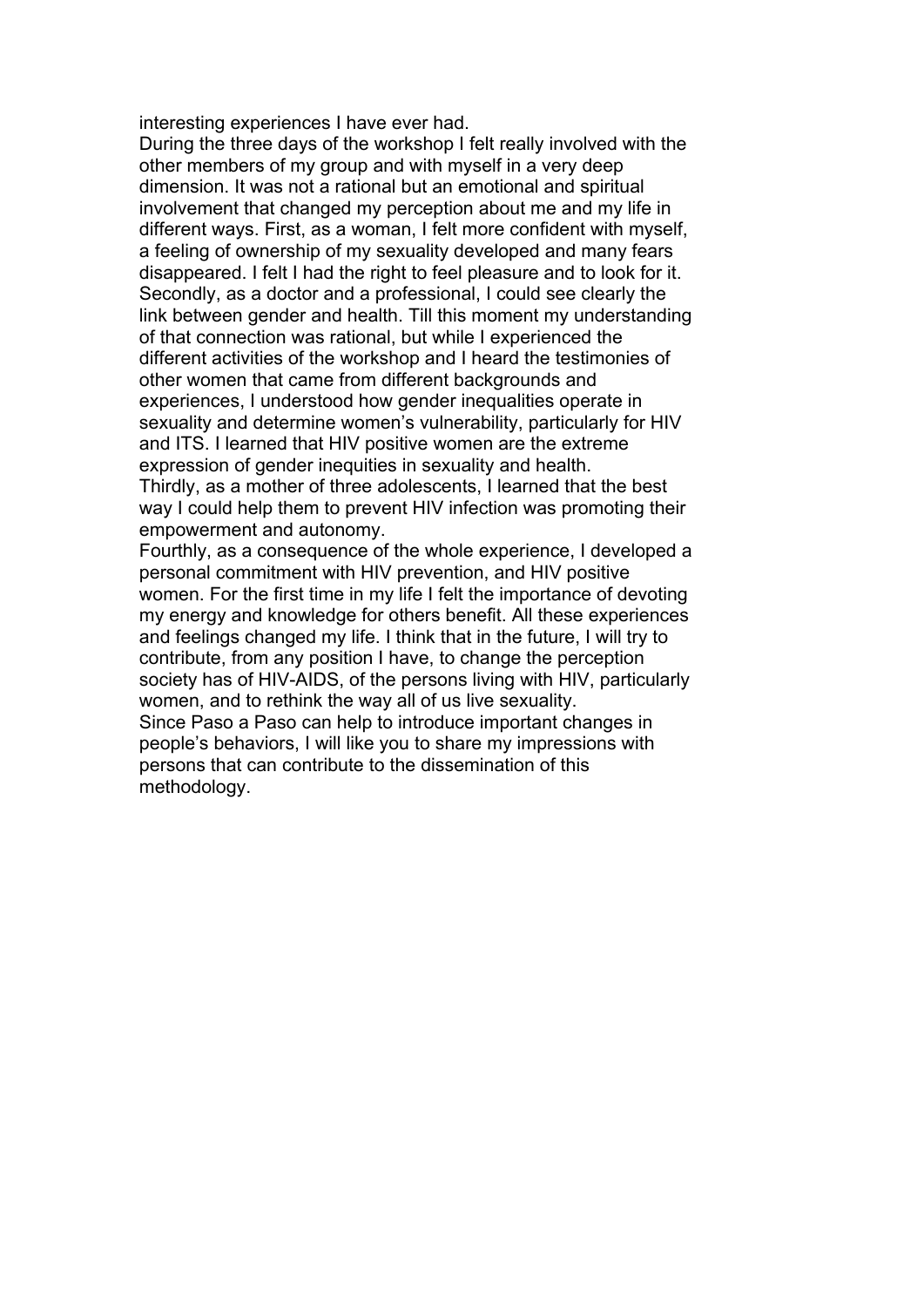### **Other Testimonies and Quotes**

### **(from www.steppingstonesfeedback.org)**

Many trainers and facilitators have also spoken about the impact of Stepping Stones that they have witnessed first hand, both upon participants and upon themselves. Others have spoken of new insights and understanding gained. Some examples are provided below:

*According to my observations, there are changes of behaviour, attitude and awareness, especially with the youth, towards safer sex, with an increase in use of and demand for condoms to avoid infections (*Key informant**, MRC programme, the Gambia**)

*"Before we were sleeping but now we are awake"* (Participant, MRC programme, the **Gambia**)

*I have seen conservative, authoritarian men of the armed forces (Uganda) mellow down to pleasant smiling change agents within a period of only seven days in Stepping Stones training programmes (ActionAid Soroti 2001). This is not solely the responsibility of the facilitators but also the dynamics within the peer group."* (Baron Oron, **Trainer, Uganda**

*Men have realised that their wives are partners to them and not slaves."* (Baron Oron, **Trainer**, **Uganda)**

*The training is like cultivating a field. You look after it well and it will always be there for future generations to draw benefit from.*

*"I woke up after I joined Stepping Stones"* (Participant, **South Africa)**

### **EXTRACTS FROM "EVALUATION OF THE PILOT Stepping Stones PROGRAMME, FIJI", PRHP 2007 (also on www.steppingstonesfeedback.org)**

*Before SS boys and girls in my village didn't really talk closely. If the boys did talk with us it would be about rude stuff or trying to get us to sleep with them. The 6 weeks we spent doing SS brought the boys and girls together. I think we are more like friends now and they don't seem to always call rude things out to us. I think SS made them see us more as people rather than just girls to have sex with.*

(excerpt from interview with female SS client, Fiji) PHRP Fiji Stepping Stones Evaluation 2007.

*"The girls and boys in Sasa didn't really know each other very well. SS brought us together. I got to understand the girls in my village more and also*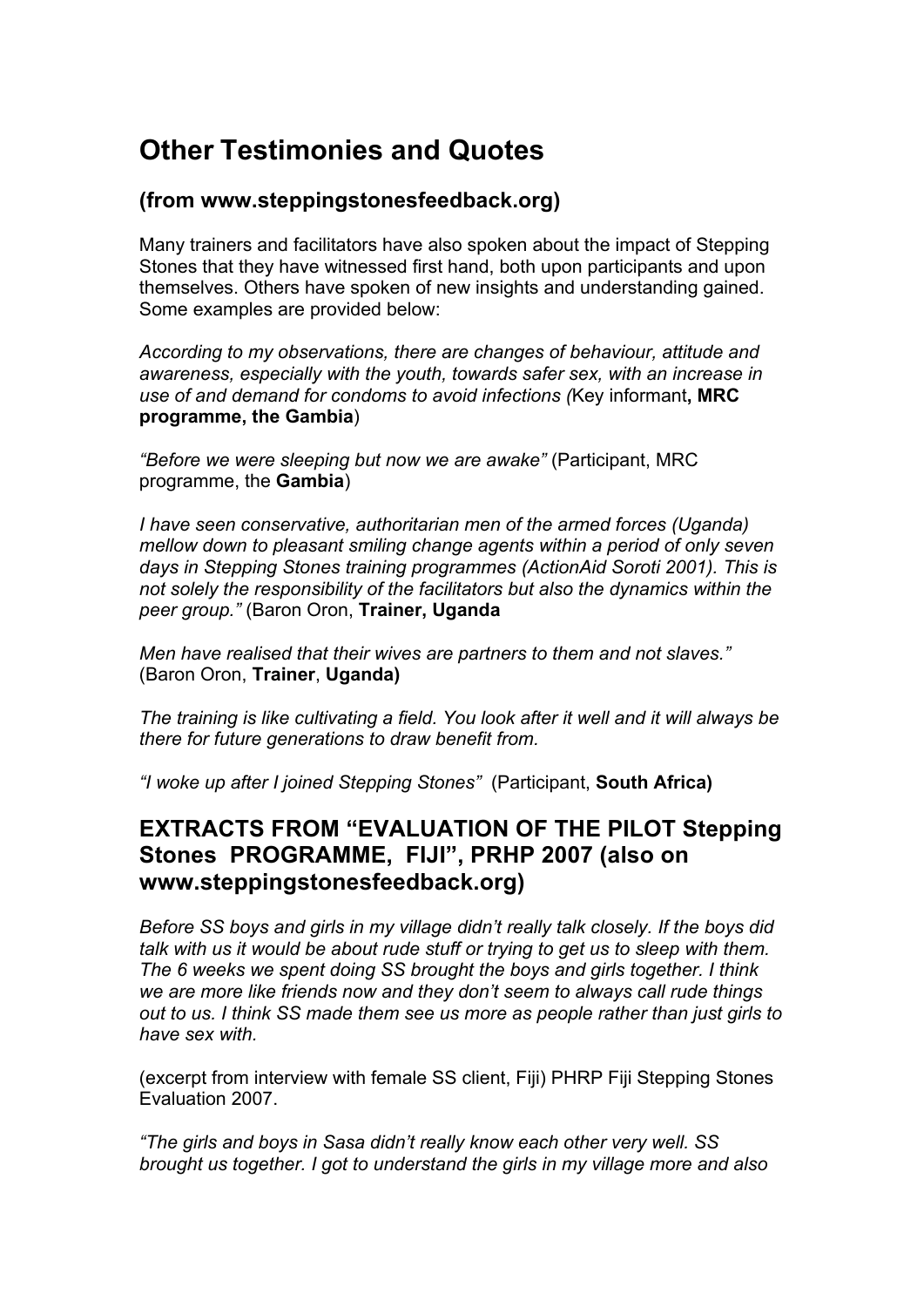*after the training we would sit around and drink grog and really talk about important things like how we feel when people treat us badly"*

Source: excerpt from interview with male SS client

*..upon completion of SS young men and women established a 'Youth Council' to advocate on behalf of the youth in Sasa. This youth council, currently running in Sasa has been given the opportunity by community elders to present key issues affecting youth in the village at each fortnightly community meeting. The Youth Council has already expressed their concerns regarding alcohol use in the community and has asked that no drunken behaviour be allowed in the village. Sasa community members are no longer allowed to roam around the village drunk or drink 'heavily' inside the village. If someone does return to the village drunk they are made to go straight to their house and stay out of the way of women, youth and children.*

(excerpt from text, PHRP Fiji Stepping Stones Evaluation 2007.

*"Didn't have many people in the village (apart from my mother) that I could share secrets with… After going through the training with them women I have much more friends and feel close to more women in my village."*

Source: excerpt from interview with female SS client, Fiji

*I didn't and the women in my village didn't really ask for things from our village headmen. I didn't think it was the woman's place to do this. After finishing SS and having the special requests I am much more confident to ask for things to happen in my village.*

Source: excerpt from interview with female SS client, Fiji.

*"[Before] I didn't know that much about HIV and about how it is transmitted… After SS I know a lot more about HIV and also about condoms and how to use them and where to get them from."*

Source: excerpt from interview with male SS client

*"[Before] I didn't think HIV was something that I needed to think about. I didn't know much about it and had no interest in learning about it… After SS I know much more about HIV and also think it is important to know about it. Even if you don't have HIV it is good to know about it so that you can help and understand people who do have HIV."*

Source: excerpt from interview with female SS client

*"[Before] My husband never cared about women's sicknesses. If I had a stomach ache and he wanted sex he would just have it… [After] now my*